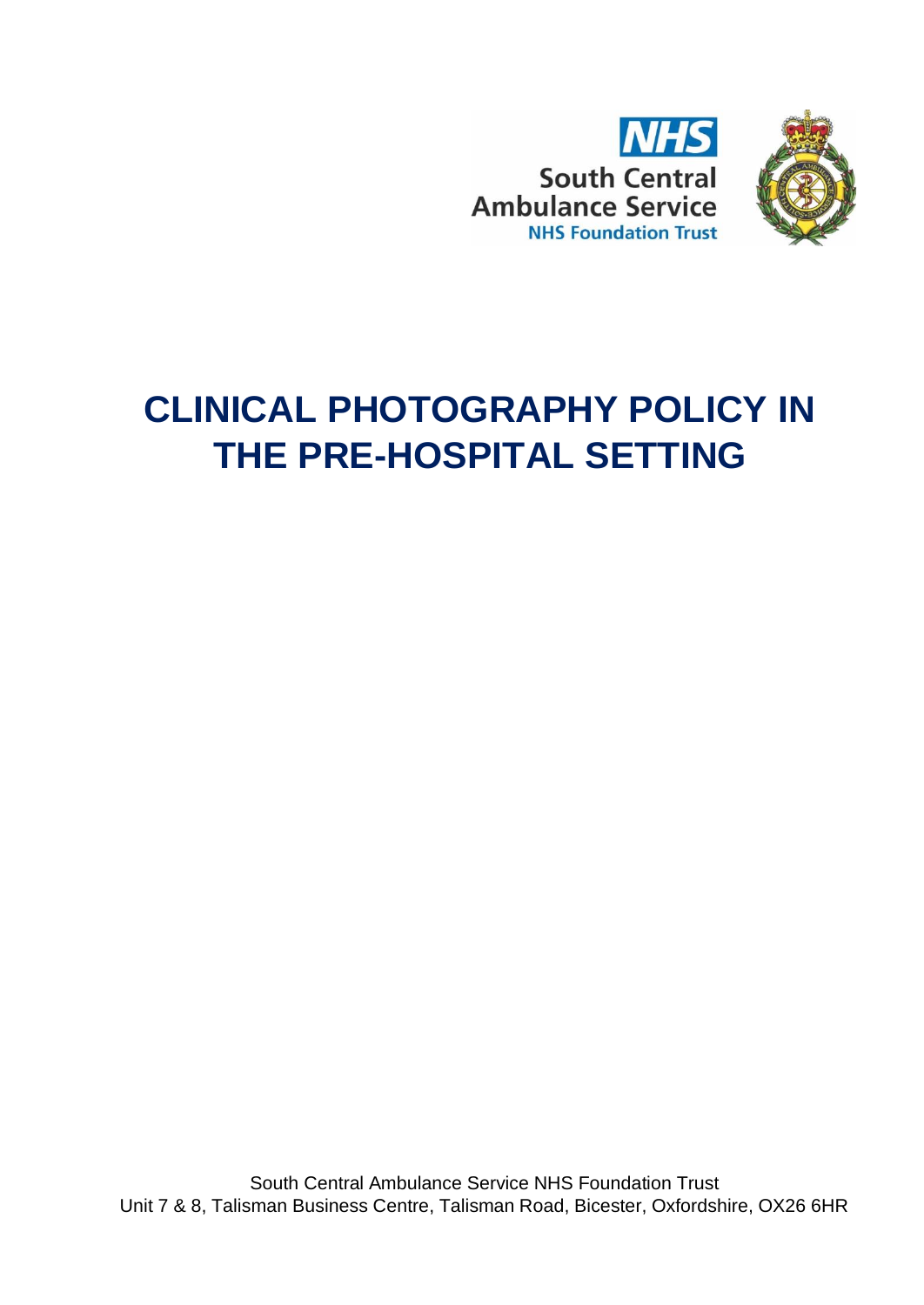# <span id="page-1-0"></span>**DOCUMENT INFORMATION**

| Author:                                | <b>Mark Ainsworth-Smith</b><br><b>Consultant in Pre-hospital Care</b>      |
|----------------------------------------|----------------------------------------------------------------------------|
| Acknowledgment to:                     | Dr Pamela Chrispin, Medical<br>Director, East of England Ambulance Service |
| Reviewed:                              | April 2021                                                                 |
| Consultation & Approval:               | Staff Consultation (21 days)                                               |
| <b>Governance Committee:</b>           | 29 <sup>th</sup> May 2019                                                  |
| <b>Board Ratification:</b>             | N/A                                                                        |
| This document replaces:                | May 2019 version                                                           |
| <b>Notification of Policy Release:</b> | All Recipients e-mail<br><b>Staff Notice Boards</b><br>Intranet            |
| Date of Issue:                         | April 2021                                                                 |
| <b>Next Review:</b>                    | <b>March 2023</b>                                                          |
| Version:                               | (CSPP No. 25) 1.2                                                          |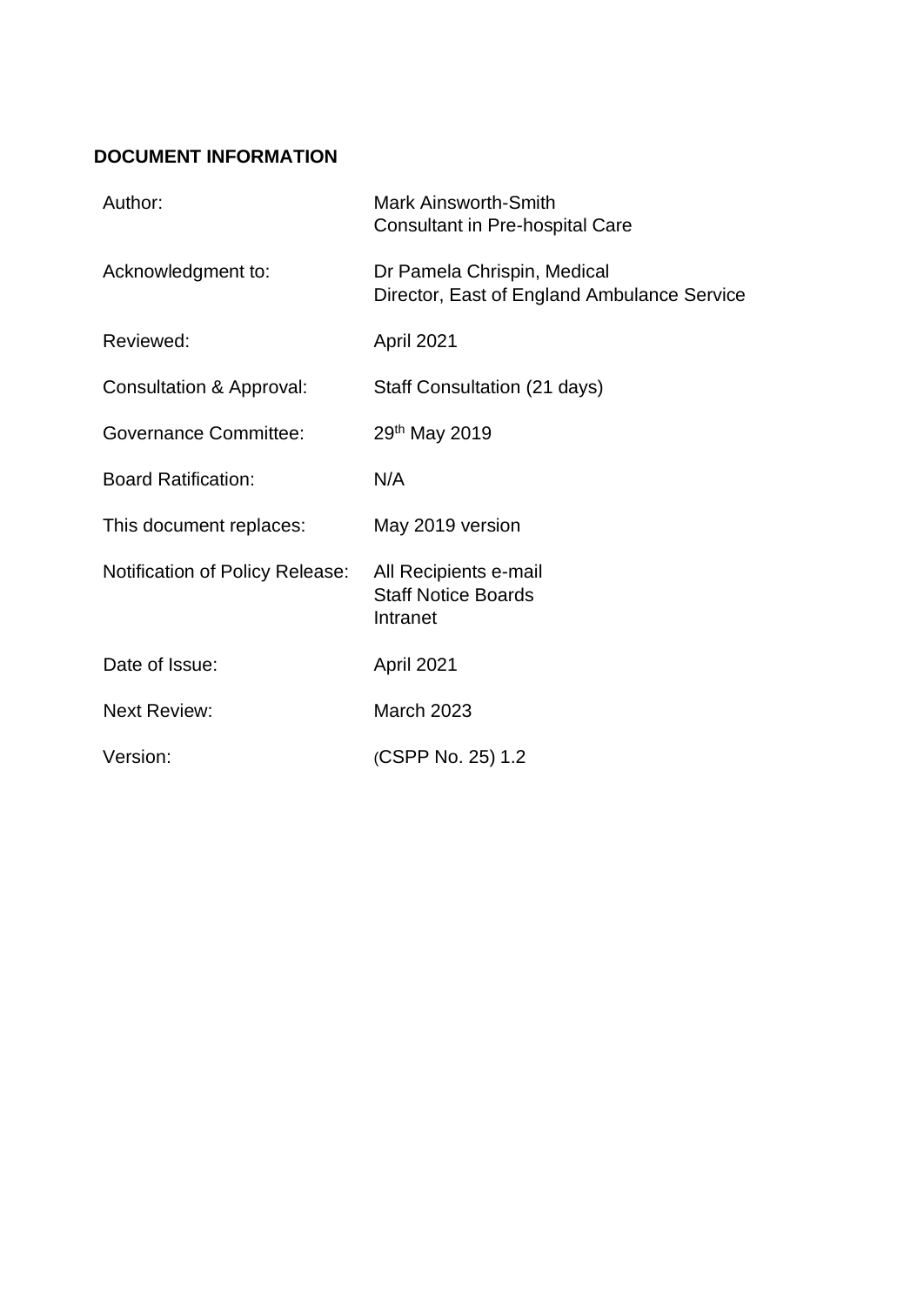# **Contents**

| 1.  |  |
|-----|--|
| 2.  |  |
| 3.  |  |
| 4.  |  |
| 5.  |  |
| 6.  |  |
| 7.  |  |
| 8.  |  |
| 9.  |  |
| 10. |  |
| 11. |  |
|     |  |
|     |  |
|     |  |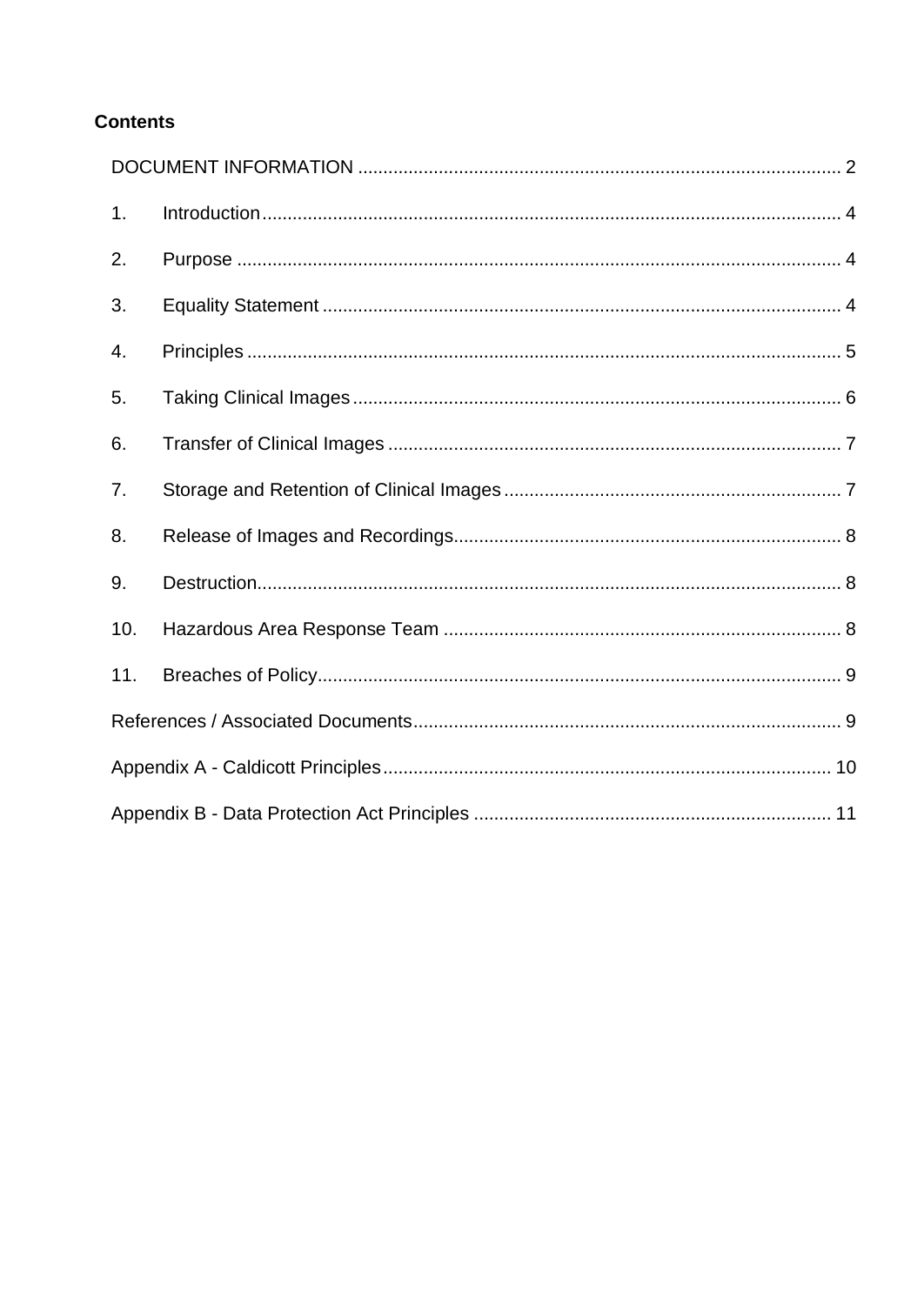#### **CLINICAL PHOTOGRAPHY IN THE PRE-HOSPITAL SETTING POLICY AND PROCEDURES**

# <span id="page-3-0"></span>**1. Introduction**

Clinical photography can contribute essential information to patient care. For individual patients an image may act as a valuable record of their condition and response to treatment. For healthcare professionals, clinical images are a key tool in training and education.

Images must only be used to benefit patients and there is a need to protect patient safety, dignity and confidentiality. Legislation covering the recording and management of identifiable information includes the Data Protection Act (1998), the Human Rights Act (1998), the recommendations of the Caldicott committee issued with HSC (99) 012 and the Information Governance Toolkit, which was implemented in the early part of 2004.

Images in this context include identifiable information such as photographs, audiotapes, video recordings, scanned or electronically captured records. Images of incident scenes and injuries are also included. Images used for publicity or other purposes should adhere to these general principles.

Use of social networking sites are covered by a separate policy but in general no patientidentifiable information should be placed in the public domain without explicit, valid consent from the patient.

## <span id="page-3-1"></span>**2. Purpose**

The purpose of this framework is to give guidance to staff or volunteers working for or on behalf of ambulance services to ensure they act in the best interests of the patient at all times, and are compliant with the law.

# <span id="page-3-2"></span>**3. Equality Statement**

- 1. The Trust is committed to promoting positive measures that eliminate all forms of unlawful or unfair discrimination on the grounds of age, marriage and civil partnership, disability, race, gender, religion/belief, sexual orientation, gender reassignment and pregnancy/maternity or any other basis not justified by law or relevant to the requirements of the post. The Trust will therefore take every possible step to ensure that this procedure is applied fairly to all employees regardless of the afore mentioned protected characteristics, whether full or part time or employed under a permanent or a fixed term contract or any other irrelevant factor.
- 2. By committing to a policy encouraging equality of opportunity and diversity, the Trust values differences between members of the community and within its existing workforce, and actively seeks to benefit from their differing skills, knowledge, and experiences in order to provide an exemplary healthcare service. The Trust is committed to promoting equality and diversity best practice both within the workforce and in any other area where it has influence.
- 3. Where there are barriers to understanding; for example, an employee has difficulty in reading or writing, or where English is not their first language, additional support will be put in place wherever necessary to ensure that the process to be followed is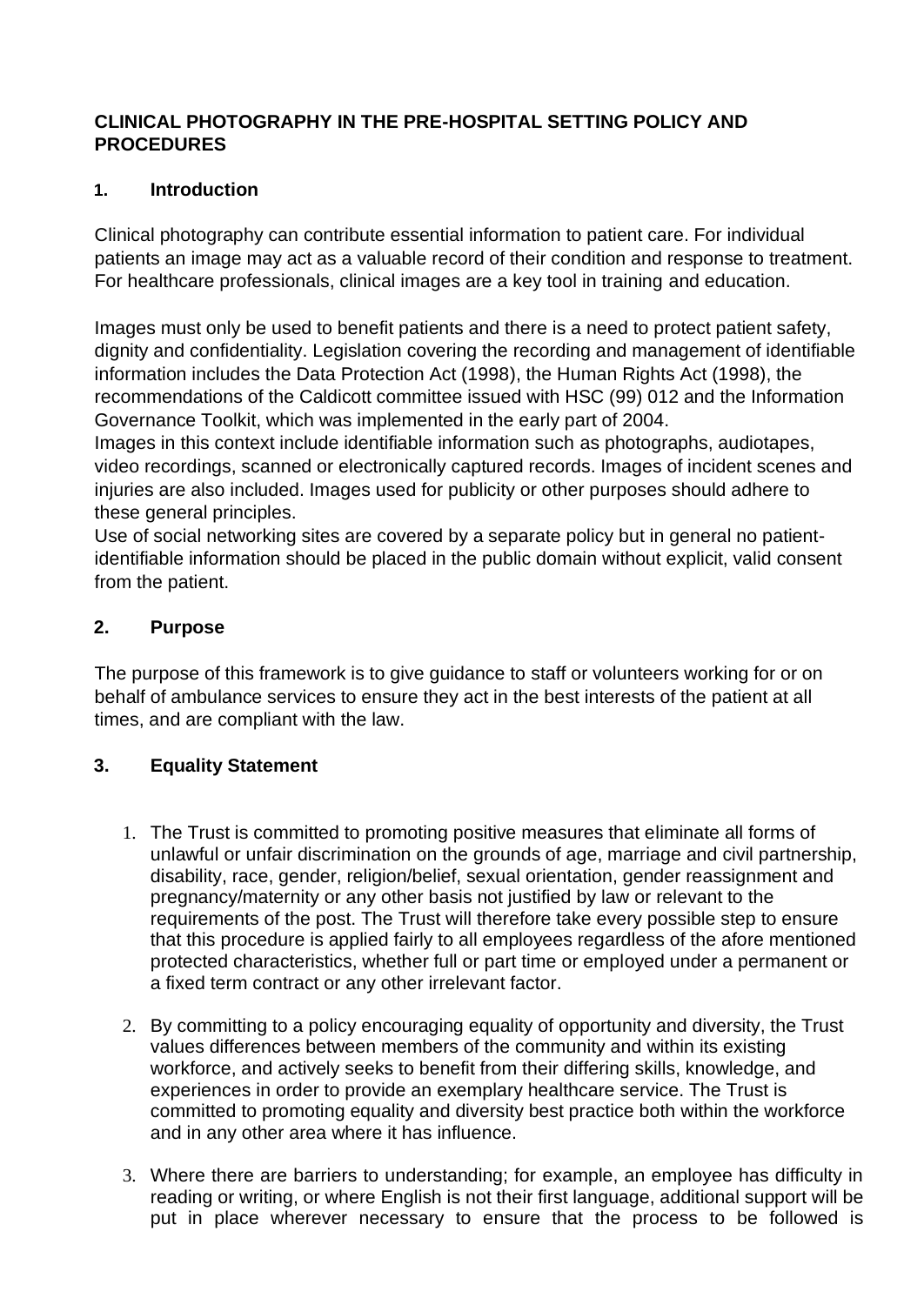understood and that the employee is not disadvantaged at any stage in the procedure.

Further information on the support available can be sought from the HR Department.

#### <span id="page-4-0"></span>**4. Principles**

- Patients should, where possible, give specific consent for images or recordings to be taken, including the intended use and storage arrangements
- Recordings must only be made, transferred, stored and used when they will benefit patients, either directly or when the education of healthcare workers, other staff or the public will provide better care for future patients
- Images should normally be captured on Trust approved equipment only. In an emergency, other equipment may be used however particular care should be taken to ensure transfer, storage and use of such images is in strict accordance with Caldicott principles (Appendix A)
- The Trust does not condone the use of the use of non-Trust devices. There are many unresolved issues regarding staff using their own devices i.e. cloud storage, secure transmission, deletion / retention of information.
- Images should be processed and stored safely to prevent accidental loss, unauthorised viewing or damage in accordance with the Data Protection Act and Caldicott principles, on a secure NHS server or other secure server approved by the **Trust**
- Electronic transfer of images should be via a secure medium and ideally via a secure NHS portal
- Images should be destroyed once they are no longer of use and should never be stored in a way which does not fulfil NHS data protection and Caldicott criteria

Key elements of the legislation and guidance underline the requirement for patients to be fully informed of photographic (or indeed any) records being made of them, together with their intended use, particularly where this may extend beyond the patient record such as inclusion in personal logbooks or use for teaching or publication. The underlying legislation goes on to emphasise the requirement for patients to give their consent for photographic (and other) information on them to be recorded having been fully informed of the intended use. A document entitled "Good Practice in Consent Implementation Guide" was issued by the Department of Health (DH) in November 2001. The guidance within this document includes a specific section on "Clinical Photography and Conventional or Digital Video Recording".

The Confidentiality NHS Code of Practice was issued by the DH in November 2003 as a guide to NHS staff regarding confidentiality and patients' consent to the use of their health records. This document states explicitly that pictures, photographs, video, audiotapes or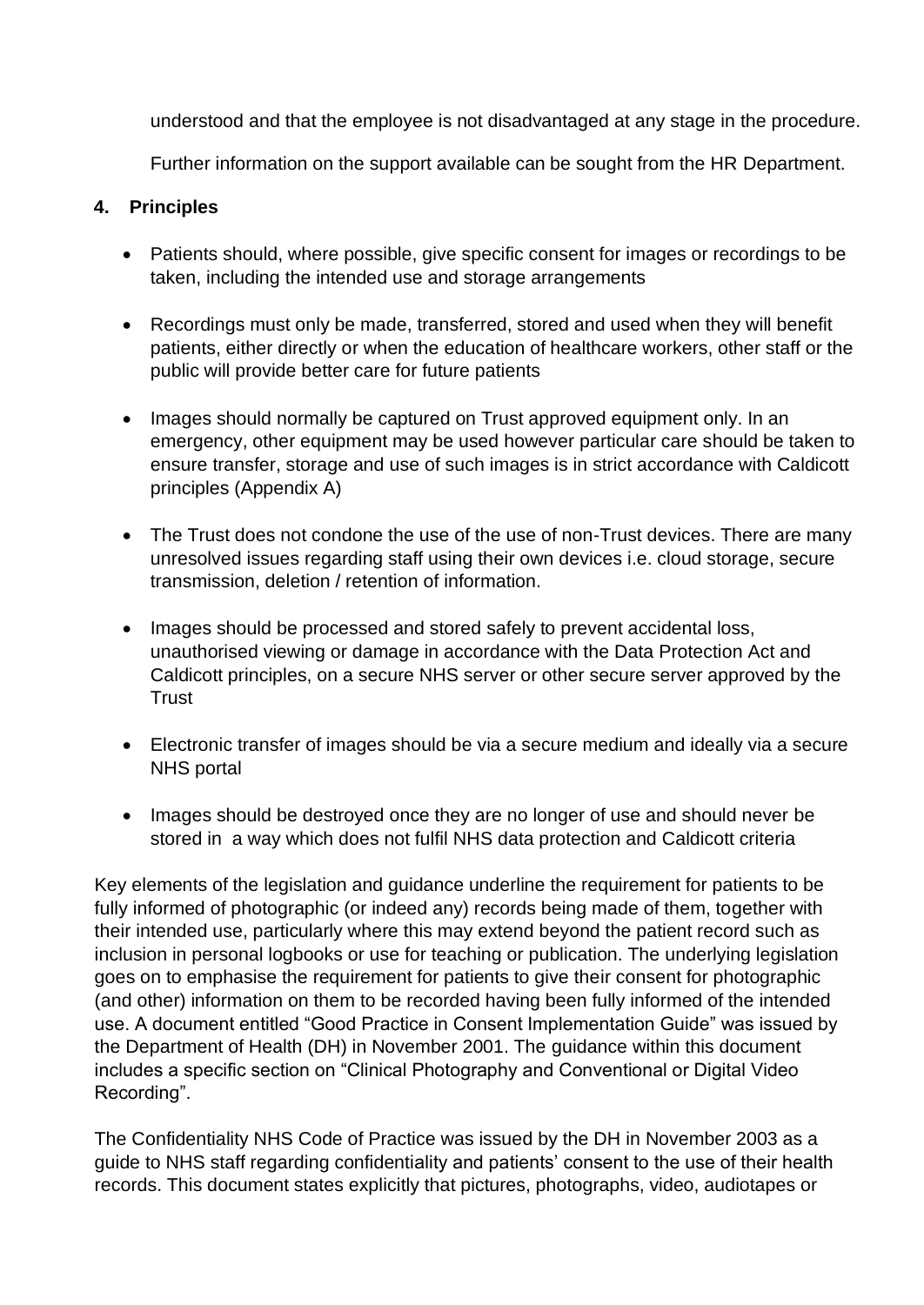other images of patients are deemed to be key identifiable information items. A copy of the code of practice can be found from the following link:

[http://www.dh.gov.uk/en/Publicationsandstatistics/Publications/PublicationsPolicyAndGui](http://www.dh.gov.uk/en/Publicationsandstatistics/Publications/PublicationsPolicyAndGuidance/DH_4069253)  [dance/DH\\_4069253](http://www.dh.gov.uk/en/Publicationsandstatistics/Publications/PublicationsPolicyAndGuidance/DH_4069253)

A key element of the Data Protection Act 1998 is the subject access provision, under which a patient or their designated representative (e.g. solicitor) can request copies of their health records, including photographs or other images. It is therefore essential that any image taken by clinicians is accessible in order that a copy can be produced for this purpose. Therefore, any agreements to pass on clinical images must include the agreement to provide copies on request, by means of a formal agreement for recipients to act as a data processor.

# <span id="page-5-0"></span>**5. Taking Clinical Images**

Clinical images should only be taken when they are necessary for treating or assessing a patient. Each image and image content which provides patient-identifiable information must be justifiable, and must not be used for any purpose other than the patient's care or the audit of that care, without the express consent of the patient or a person with parental responsibility for the patient. Patients must be informed about the intended use of any images taken for assessment or treatment. Staff need only give a verbal explanation and where consent is given this should be recorded in the PCR or ePR record.

Although it is best practice to inform the patient at the time of the image being taken, this may not be possible. In this case the patient should be informed at the earliest opportunity that an image has been taken. The image may not be used for any other purpose unless written permission is obtained from the patient, and no additional copies may be kept.

When seeking agreement to take clinical images, the patient's capacity to consent must be considered in line with the Mental Capacity Act (2005) and the Trust's Consent and Capacity Policy. If a patient dies before consent can be obtained, images where the patient is identifiable can only be released with the consent of the deceased's personal representative.

There is no justification for taking clinical images of deceased patients. Where a suspicious death is suspected then it will be the police and forensic services who will have responsibility for collating the evidence.

Some images containing patient-identifiable information may be intended for purposes other than direct clinical benefit (for instance for training purposes or publicity material). Under these circumstances specific consent must be taken with particular attention made to ensuring the patient understands the purpose behind the recording and the use to which it will be put. For non-identifiable imagery, the DH guidance states that "photographic and video recordings made for treating or assessing a patient and from which there is no possibility that the patient may be recognised may be used within the clinical setting for education or research purposes without express consent from the patient, as long as this policy is well publicised. However, express consent must be sought for any form of publication."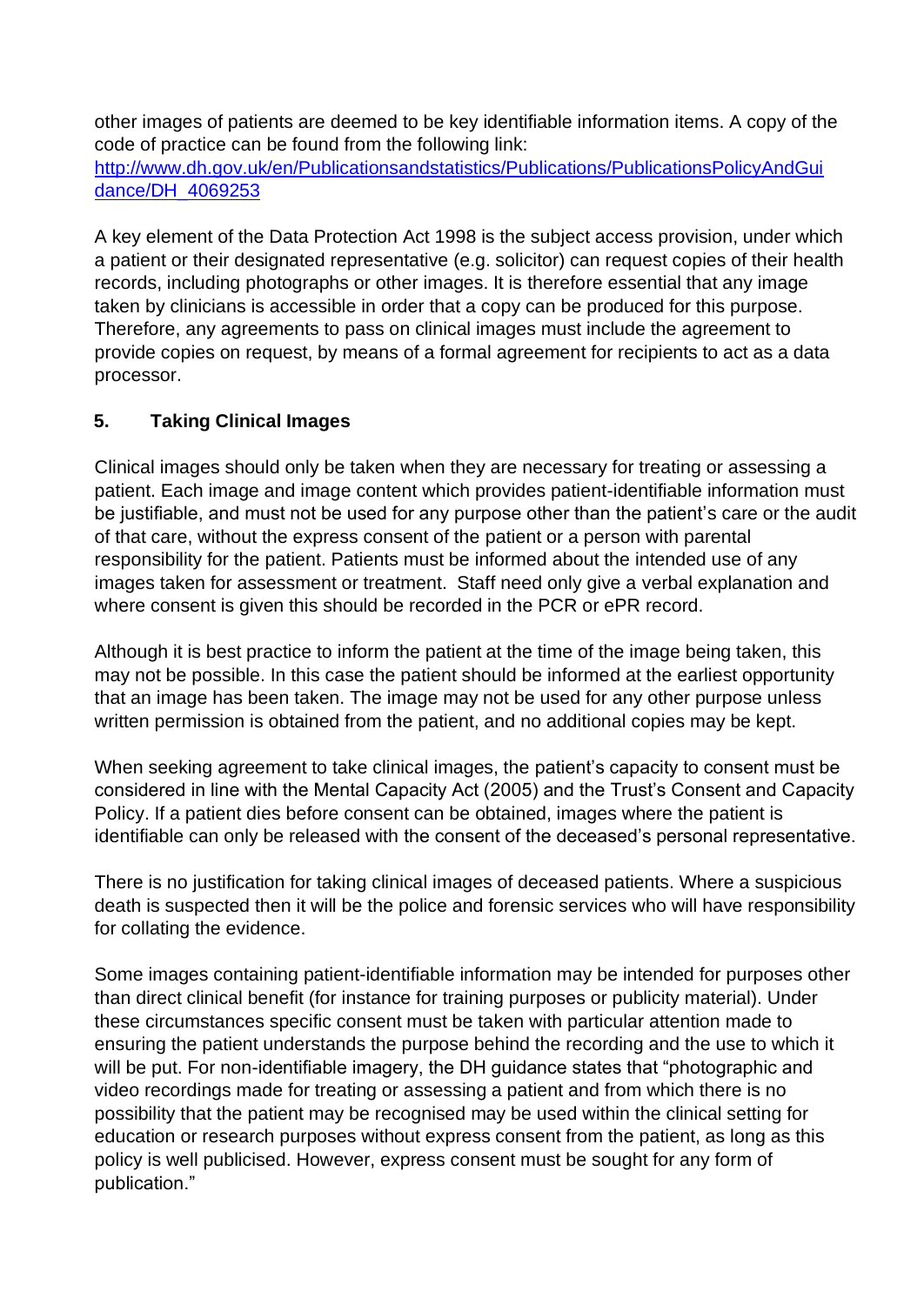*Equipment -* Clinical images or recordings should be captured using equipment owned by or specifically approved by the Trust. ePR devices are recommended by the Trust as being the most secure equipment available to staff. If no authorised device is available then staff may use Trust owned mobile phones to take clinical or scene management images. These should be emailed via a secure server as soon as is practical. The PCR or ePR should be marked to show that an image or recording was taken and stored; the image should be deleted once emailed.

**Scene photography** - it is recognised that there is value in capturing images of the scene of incidents, such as road traffic collisions, in order to give the receiving clinicians an impression of the damage to vehicles or mechanism of injury. These kinds of images are not considered to be clinical images as long as the identity of the patient is not compromised.

# <span id="page-6-0"></span>**6. Transfer of Clinical Images**

Captured images will need to be transferred to a secure storage facility. For electronic images this will usually be via direct download onto a secure server. Images should only be transmitted from the camera or other recording device where they provide ongoing benefit to the patient. Transmission should be via a secure method and preferably by NHS mail or other secure NHS route. All staff have a duty to ensure transmission of images minimises the risk of the image being disseminated inappropriately or in a way which compromises patient confidentiality, dignity or safety.

Images used for education and training purposes should ensure patient confidentiality where possible and should not be used in a way which allows free dissemination or patient identification, either directly or by triangulating with other available information (such as incident date, location, circumstances etc.).

*Telemedicine –* Remote advice is increasingly used to support clinical decision-making in a pre-hospital environment. Capture, transmission and storage of images should comply with the principles above, with particular attention paid to not breaching patient confidentiality during live transmission, especially in circumstances where conversations may be overheard or recording devices are present, including Press and TV crews.

# <span id="page-6-1"></span>**7. Storage and Retention of Clinical Images**

Unless explicit consent is gained for other forms of use, clinical images regardless of format or recording medium form part of the patient care record and therefore should be treated with the same levels of security and confidentiality as any other medical record, and must only be used in relation to the care of the patient. Access to images must be in accordance with data protection and Caldicott principles (Appendix A).

All images should be retained as per the relevant retention schedule in the Records Management Policy.

To ensure an effective audit trail, all images must be stored as soon as is practical with the relevant job number on Trust approved premises or computer systems, or with a Trust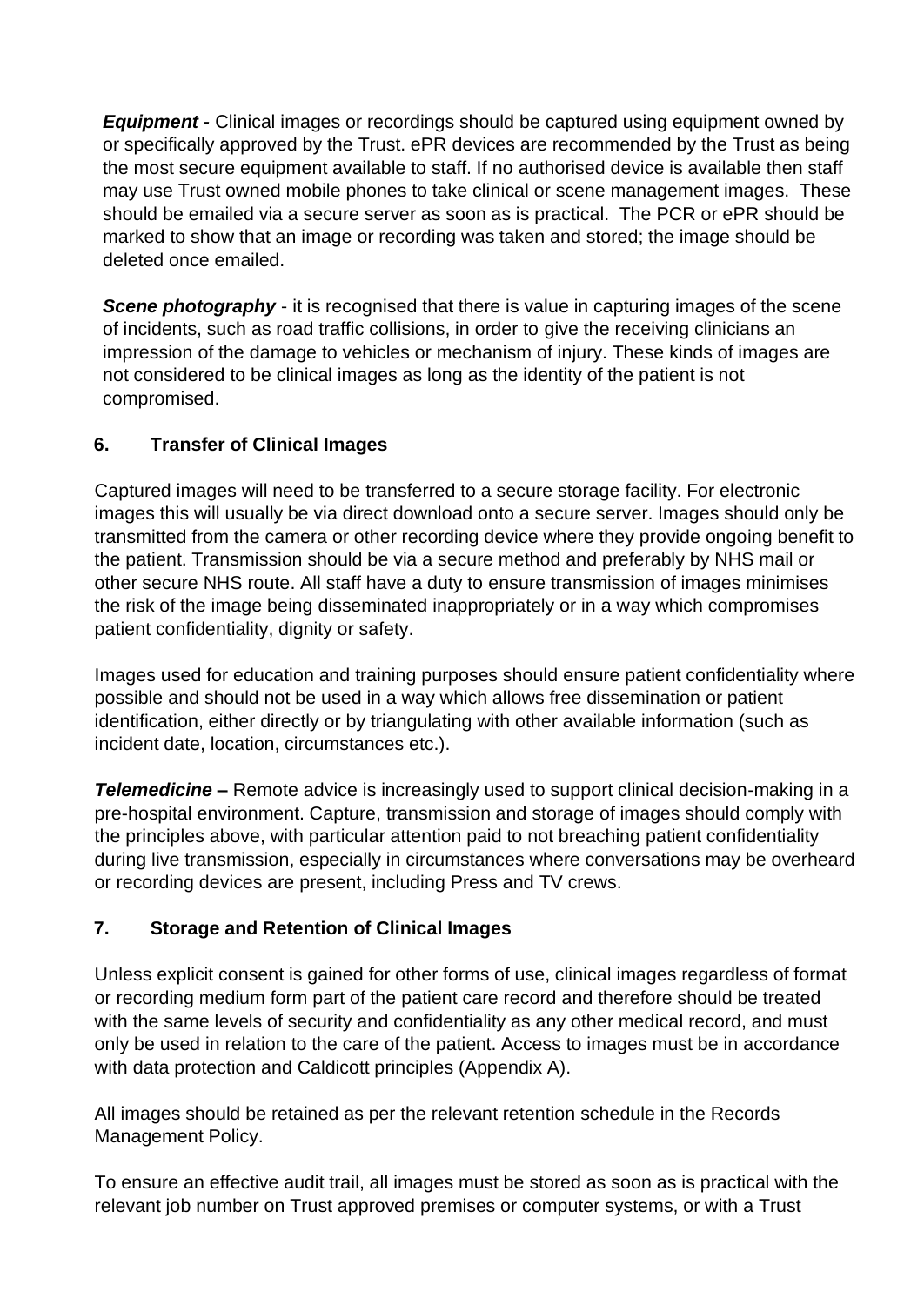approved third party. Where possible digital images should be stored in their original format without manipulation to preserve their integrity.

All personal data associated with images taken by the Trust must be kept so that it conforms to the standard stipulated by the Data Protection Act 1998 (Appendix B).

# <span id="page-7-0"></span>**8. Release of Images and Recordings**

Any request for release of patient-identifiable information should normally be made in writing, and release approved only by the Caldicott Guardian or Information Governance Manager unless there are agreed processes in place, such as release of records to a Coroner. If there are any concerns about the process then the matter should be referred to the Caldicott Guardian prior to release. This is in line with the Data Protection and Confidentiality policies.

Copies of any images may be requested by the patient or on their behalf by a solicitor. Again release may only be approved by the Caldicott Guardian or Information Governance Manager.

There may be extreme circumstances (such as an incident in which a criminal act is captured on the image) in which there is an overwhelming public interest in breaching patient confidentiality. Under these circumstances specific permission should be sought from the Caldicott Guardian before transmitting or using such images for any purpose other than direct patient benefit.

#### <span id="page-7-1"></span>**9. Destruction**

All images no longer required must be destroyed in a timely and secure manner in compliance with the Records Management Policy. These are not the property of individual staff.

#### <span id="page-7-2"></span>**10. Hazardous Area Response Team**

As part of the national HART capability both video and still imagery is supplied to ensure advanced telemedicine can occur to those trapped within both a hazardous or confined space. The video element can be transmitted from the operator and reviewed on the Command Vehicle video screens or beamed via satellite to a secure viewing platform for Scene Commanders or Medical Advisors to review.

**Video -** The video from both body cameras and from the vehicle camera is all recorded on the back-office solution computers; when back at the HART base the video is downloaded onto a secure server where it will then be automatically backed up to the SCAS secondary secure server.

**Still images -** These may be taken of both the scene and the patients; although the Command Vehicle has the ability to download and print the photos it maybe that the camera does not return from the hazardous area in time for this to be completed prior to the patient being conveyed to hospital.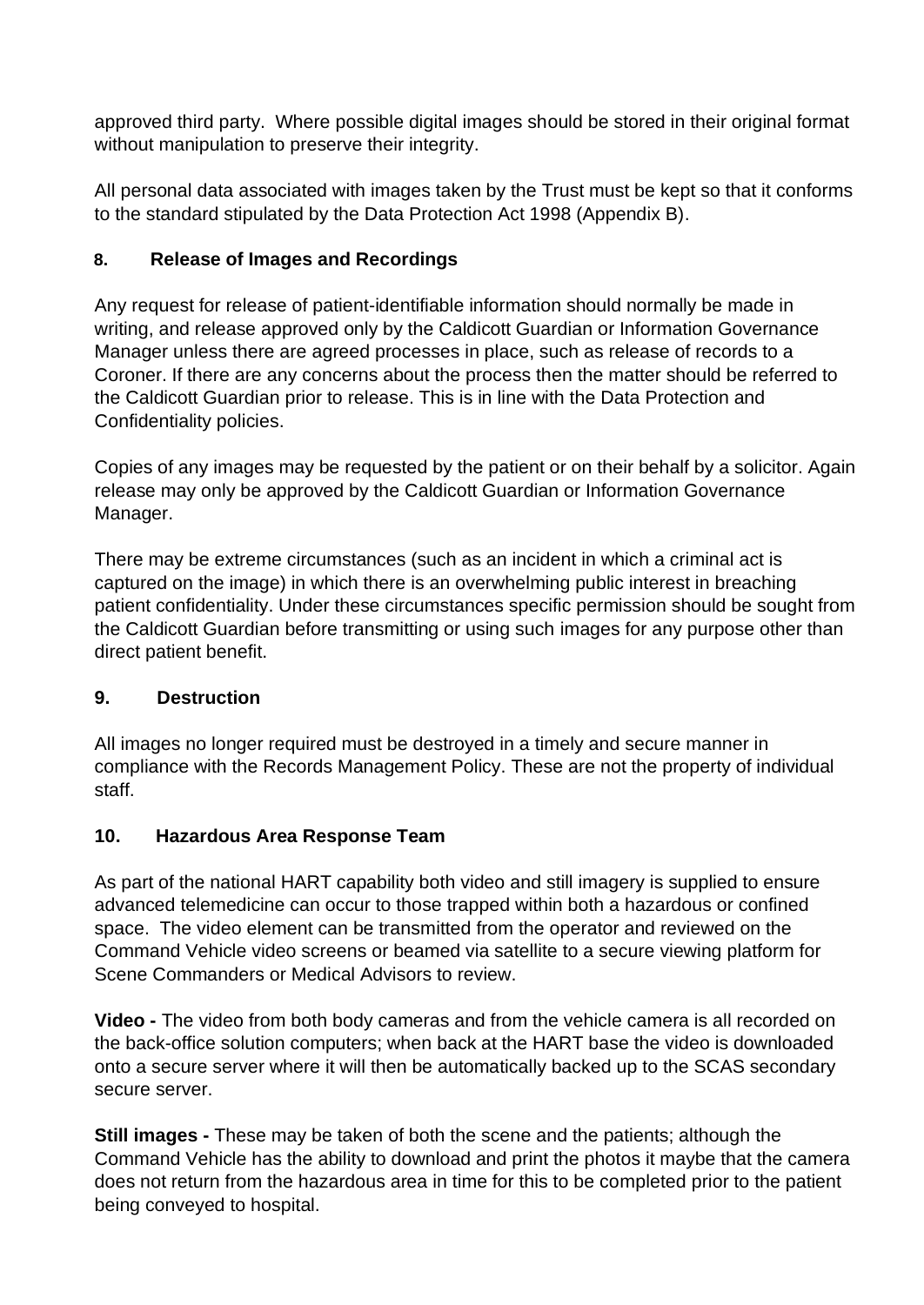Still images are not formally backed up by the Command Vehicle automatically and as such any images taken by the still camera would be forwarded for storing in line with this Policy.

**Remit of HART video and still photography -** The remit of the HART Command Vehicle's video and still photographic capability is to ensure detailed telemedicine and scene management can be completed in a safe and appropriate environment.

The video may well be viewed during the rescue operation by multi agency colleagues and as such it must be accepted that as part of the scene management process patient identifiable images may be captured without their immediate consent.

# <span id="page-8-0"></span>**11. Breaches of Policy**

Loss of patient-identifiable information must be notified immediately to the Caldicott Guardian and Information Governance Manager. It should be investigated and reported in line with the Incident Management Policy and if necessary be reported and managed as a Serious Incident. The HSCIC "Information Governance and Cyber Security Serious Incidents Requiring Investigation" matrix must be utilise to determine whether an incident is reportable to the Information Commissioner's Office and the Department of Health.

Anyone found to be acting contrary to this policy will be investigated by the Trust and / or partner organisation and, if necessary, disciplinary proceedings will be undertaken. This policy should be monitored and managed to ensure compliance.

#### <span id="page-8-1"></span>**References / Associated Documents**

- Data Protection Act 1998
- Human Rights Act 1998
- Mental Capacity Act 2005
- Good Practice in Consent Implementation Guide Department of Health, November 2001
- Confidentiality NHS Code of Practice Department of Health, November 2003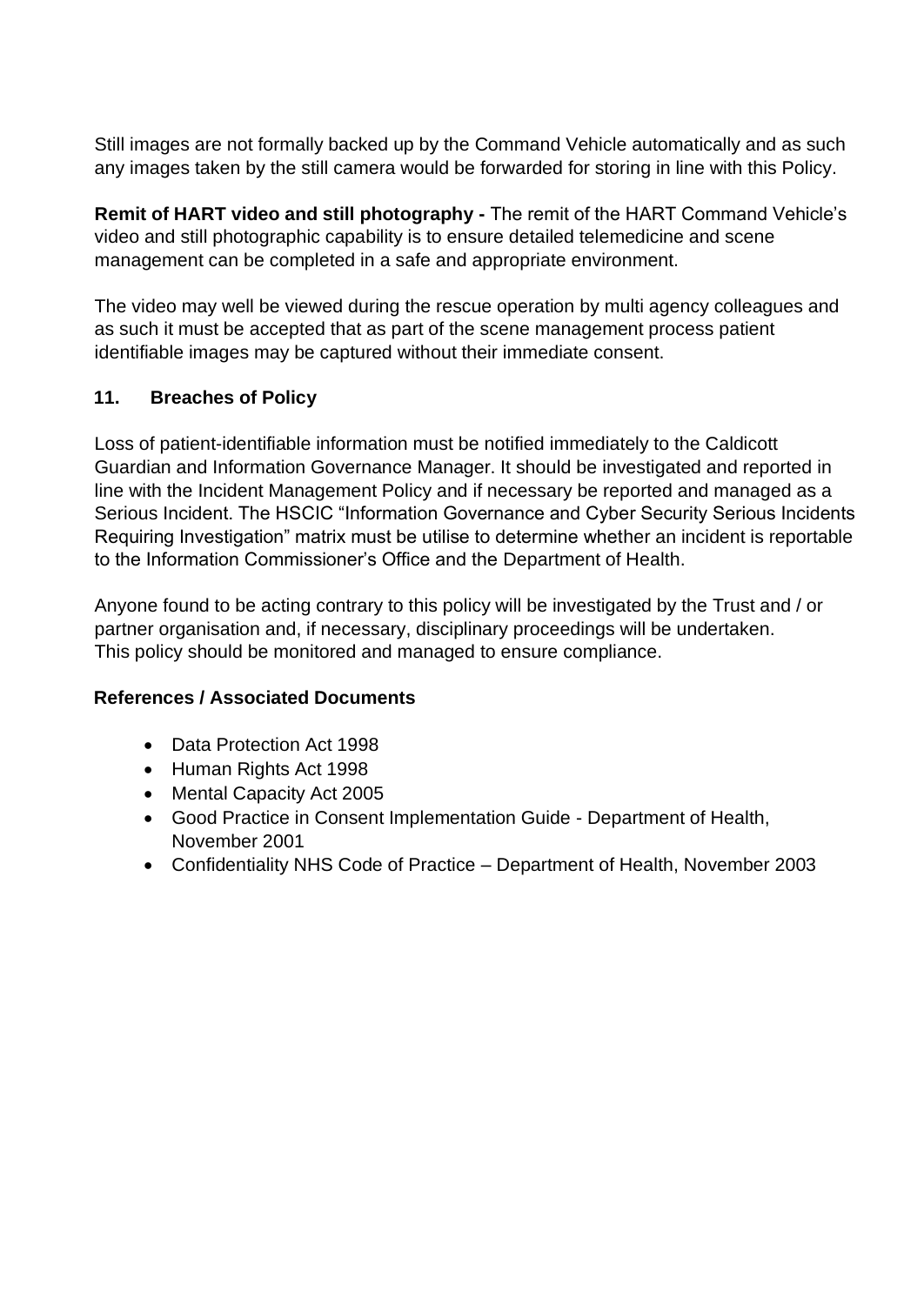# <span id="page-9-0"></span>**Appendix A - Caldicott Principles**

#### **1. Justify the purpose**

Every proposed use or transfer of patient-identifiable information within or from an organisation should be clearly defined and scrutinised, with continuing uses regularly reviewed by an appropriate guardian

#### 2. **Don't use patient-identifiable information unless it is absolutely necessary** Patient-

identifiable items should not be used unless there is no alternative

#### **3. Use the minimum necessary patient-identifiable information**

Where use of patient-identifiable information is considered to be essential, each individual item of information should be justified with the aim of reducing identifiability

#### **4. Access to patient-identifiable information should be on a strict need-to-know basis**

Only those individuals who need access to patient-identifiable information should have access to it, and they should only have access to those items that they need to see

#### **5. Everyone should be aware of their responsibilities**

Action should be taken to ensure that those handling patient-identifiable information, clinical and non-clinical staff, are aware of their responsibilities and obligations to respect patient confidentiality

#### **6. Understand and comply with the law**

Every use of patient-identifiable information must be lawful. Someone in each organisation should be responsible for ensuring that the organisation complies with legal requirements.

## **7. The duty to share information can be as important as the duty to protect patient confidentiality**

Health and Social Care professionals should have the confidence to share information in the best interests of their patients within the framework set out by these principles. They should be supported by the policies of their employers, regulators and professional bodies.